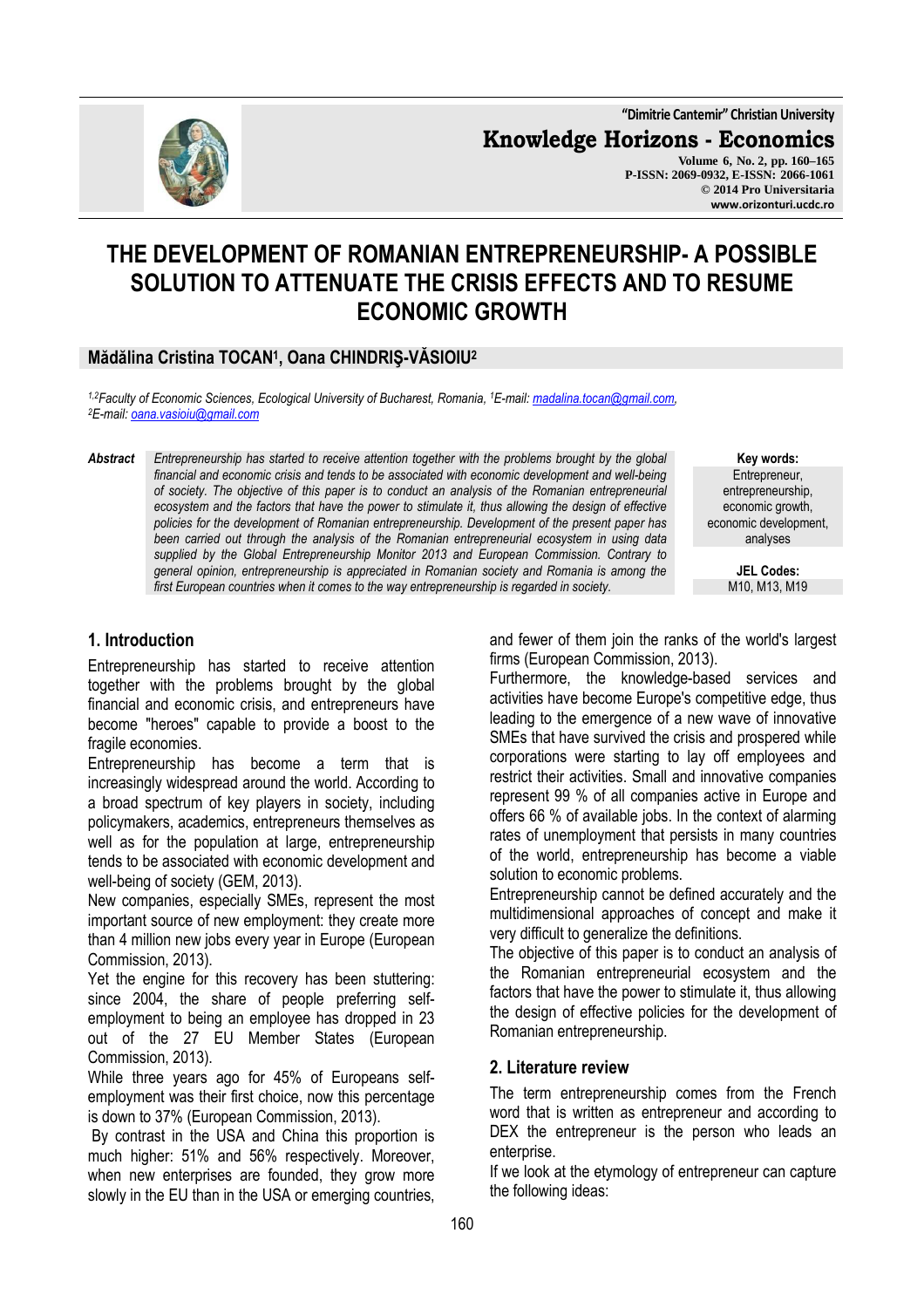Richard Cantillon is among the first economists to use the term entrepreneur and entrepreneurship as a field that generate profit, but it can always get newcomers seeking potential profit that can be generated. From Cantillon until today entrepreneurship is associated with risk-taking.

Uncertainty can be described as the sum of all the potential dangers around us perceived or not (Giarini, Stahel, 1996). In other words, uncertainty is the expression of the incomplete character of the information regarding the conjugated influence factors and consequences of their actions in space and time (Popescu, 2003).

What is the accurate definition of the uncertainty concept? Despite the fact that the uncertainty has received considerable attention from social science researchers, the conceptualization and operationalization degree differs on each segment of the social sciences. Status of the concept of uncertainty in the social sciences is rather ambiguous. The ambiguity of the concept has several sources.

The first source is that every sector of the social sciences has developed a definition and a conceptual apparatus for characterizing uncertainty specific to every field of study. Therefore there is no uniform definition of the concept of uncertainty. We can rather talk about a number of uncertainties defined specifically in the various sciences: economy, psychology, sociology, organization theory, public administration.

A second source of ambiguity is the position given to the uncertainty in the various theories or empirical studies from the social sciences. Thus, there are approaches that place uncertainty as an independent variable, approaches that places uncertainty as the dependent variable (explain) or approach that places uncertainty simultaneously as independent and dependent variables. Uncertainty as the dependent variable has received relatively little attention in the social sciences case. In the case of economics sciences, uncertainty is considered an independent variable because of economic agents behavior modeling the uncertainty is considered a given variable, which influence objectively the producers and consumers decisions regarding the capital investment level, savings placing, creating the market specific institutions etc.(Coase, 1997).

Adam Smith explained one of the entrepreneurship resorts by the well-known explanation for the baker which produces bread, not willingly, but for their own interest to make profits. In this respect, the entrepreneur seeks the obtaining of profit.

JB Say is considered the second economist after Richard Cantillon which greatly contributed to the school of entrepreneurial thinking in his work "Treatise on Political Economy." Say positions the entrepreneur

in the center of all economic activities, both in production and distribution of goods and services for consumption, the overlapping functions of the entrepreneur with the functions of the manager.

The risk is brought into focus in the work of Say: Any entrepreneurial activity has in itself probability of failure. The entrepreneur may lose his fortune and reputation to some extent (Say, 1803).

Schumpeter is part of economists who have contributed significantly to theories of entrepreneurship. Schumpeter, unlike Say, does not consider the entrepreneur as being the manager of the company. Also, he is focusing on innovation and resources combining, writing that the entrepreneur must be strong enough to swim against the society trend in which he lives.

What distinguishes Schumpeter by its ancestors is the idea that it is not necessary for the entrepreneur to possess also financial capital, focusing on innovation. He makes a distinction between the entrepreneur and management and between entrepreneurship and management functions.

Regarding the entrepreneur, we can mention some definitions:

Definition 1: The entrepreneur is the person who identifies a business opportunity, assumes the responsibility for its initiation and obtains resources to start the business.

Definition 2: The entrepreneur is the person who assumes the risks of running a business.

Definition 3: The entrepreneur is the one who manages the resources necessary for the operation of a business based on innovation.

Definition 4: The entrepreneur is a authorized person or a legal entity, which individually or in combination with other authorized persons or legal entities, organize a company for the conduct of trade facts in order to obtain profit (Law 133/ 1999)

The entrepreneur is a person who initiates and develops a set of activities involving risk and innovation in order to achieve personal and material satisfaction (Cordos et al, 2008).

## **3. Research methodology**

Development of the present paper has been carried out through the analysis of the Romanian entrepreneurial ecosystem in using data supplied by the Global Entrepreneurship Monitor 2013 and European Commission. This analysis will provide an overview of the current situation and the way in which it can intervene.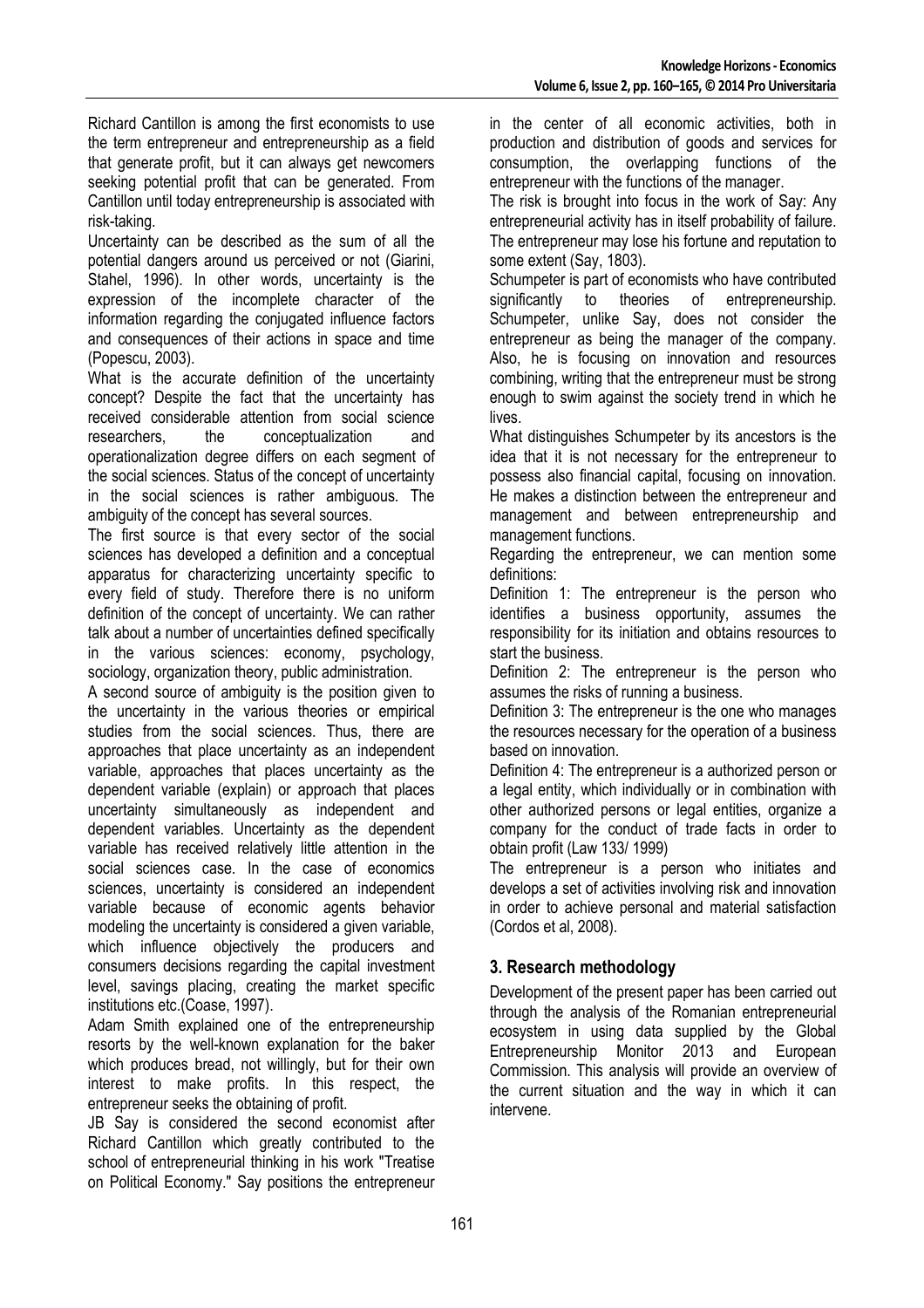## **4. The analyses of Romanian entrepreneurial ecosystem**

General opinion regarding the entrepreneurial ecosystem from the former Communist countries is that they are behind other European countries, and the differences between East and West will say the word when it comes to the performance of the newly established companies. However, Romania has a strong entrepreneurial ecosystem despite of the low level of economic development.

Entrepreneurship is valued in society, and 48% of the population prefers to be on their own according to the Global Entrepreneurship Monitor, in comparison with the European average of 37% (GEM, 2013).

There has been a noticeable change in Romania on this aspect since 2009, with more people now saying that they would rather work as an employee (+6 points), and fewer people favoring self-employment (-4 points). This is in keeping the EU-level trend, with more Europeans now preferring to work as employees (+9 points) and fewer preferring to be self-employed (-8 points).





*Source:* European Commission, 2013, Flash Eurobarometer 354

Preference for entrepreneurship can be explained by the low level of wages in Romania, context in which people have larger potential revenues starting its own business. However, half of respondents' states that they do not have the financial resources to start a business, more than double than European Union, where 21% of respondents say that lack of money is the reason they do not develop their own businesses.

Regarding the reasons for wanting to be self-employed A majority of Romanians (54%) are attracted to the personal independence or self-fulfillment that comes with self-employment. However, this is somewhat lower than the 62% of people who say this at EU level.

Over a quarter of respondents in Romania (26%) say they would like the freedom to choose the place and time of their work; 30% of people give this answer across the EU. However, the same number people in Romania (26%) say they are attracted by better income prospects – a result which is somewhat higher than the EU average (16%).

Failure is perceived negatively in the Romanian society, and the possibility to go bankrupt is the main fear for Romanians, 56% of those who start its own business saying that they are concern about this. The situation is significantly different from that recorded at the European level, where only 43% of the population considers the possibility to go bankrupt as a major risk. The image below shows, by way of comparison, the risks associated with the possibility of starting a business for Romanians and Europeans





*Source:* European Commission, 2013, Flash Eurobarometer 354

Attitudes and perceptions related to entrepreneurship are analyzed by the Global Entrepreneurship Monitor using 7 indicators: the perception of business opportunities; the perception of their competence; fear of failure; entrepreneurial intentions; entrepreneurship as a career alternative. The status granted to successful entrepreneurs; and media attention given to entrepreneurship. The table below presents the situation of these indicators for the 27 European countries, along with the arithmetic mean for each of them.

Almost half of the Romanians (48%) do not consider self- employment to be feasible on the grounds that they do not have enough capital or financial resources – far more than the 21% of people who give this answer at EU level. In contrast, only 7% of people in Romania note that the current economic climate is not good for a start-up, which is relatively low by EU standards (12% of Europeans mention this).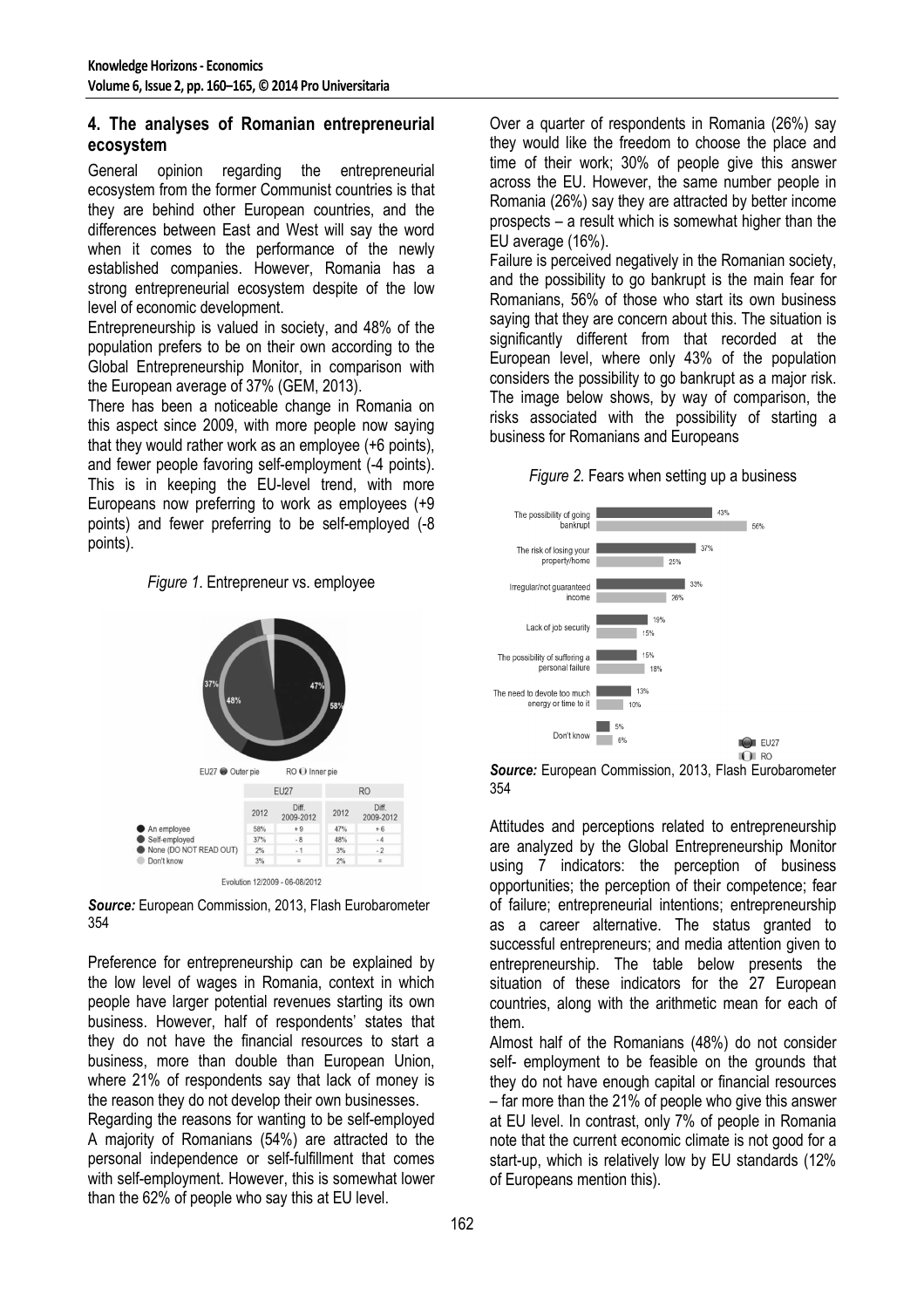In Romania 28.9% of the population believes that there are business opportunities in the area, compared to the European average of 28.4%, but only 45.7% of the population considers that it has the capabilities necessary to start a business, compared with the European average of 42,3%. This situation is supported by the fact that studies have shown that there is a direct relationship between the perception of their own abilities and skills on the one hand and the level of economic development of a country on the other side.

Romanians are adverse to the risk, and the fear of failure is higher than the European average (45,9% compared to 39.8% at EU level). Romania is the first country in Europe in terms of entrepreneurial intentions: 23,7% of Romanians saying they will start its own business, double than the European average. This can be explained by a lack of understanding of entrepreneurship and alleged efforts by the latter.

Romania is among the first European countries when it comes to the way entrepreneurship is regarded in society. Positive attitudes towards entrepreneurship affect the probability of becoming an entrepreneur and the level of support that the new companies they will get, whether it's about the access to funding, partners or mentors. 73.6% of Romanians consider entrepreneurship as a alternative career in comparison with only 56% of Europeans, and 72% of the Romanian population thinks that entrepreneurs have a privileged status in society. In addition 61,3 % of the population of Romania believes that entrepreneurship is in the media attention compared to the European average of 49%.

Regarding the entrepreneurial activity, the main indicator used by the Global Entrepreneurship Monitor (GEM) to measure entrepreneurial activity of a country is the total entrepreneurial activity (TEA), an indicator representing the active population aged between 18 and 64 years of age who are in the process of starting a business (in forming entrepreneurial rate -nascent entrepreneurship rate) or already manage its own business (rate of newly established companies-new business ownership rates). Total early-stage

As a percentage of the adult population, these rates tend to be highest for the factor-driven economies, and decline with increasing levels of GDP. The main reason for this stylized fact is that higher levels of GDP yield more and better job opportunities. At the very highest GDP levels, however, some economies deviate from this trend with higher TEA levels.

The TEA for Romania recorded a value of 9%, one percentage point higher than the European average, which ranks 6th in Europe in terms of total entrepreneurial activity after Austria, Estonia, Latvia, the Netherlands and Slovakia.

Business stable rate (established business ownership rates) measures the percentage of companies that pass the threshold of start-up and reflects the entrepreneurial sustainability in a country, and businesses that reach this level are those that innovate and create new jobs. In general, TEA records high values in developing countries, but the newly established businesses do not resist in time. This is the situation in Romania which occupies the penultimate place in the EU in terms of sustainability of the companies: with a stable business rate of 4%, over 50% of the entrepreneurial initiatives are closed or are suspended in 42 months.

In Romania, 25% of the entrepreneurial activity is driven by need, and 38% is realized to meet the opportunities encountered on the market. The situation is consistent with the status of a developing country of Romania: thus Romania has more entrepreneurs motivated by need compared to the European average and a lower percentage of people motivated by market opportunities (38% in comparison with the European average of 44%).

The total entrepreneurial activity has been defined above as the percentage of the population that is in the process of starting a business or has his own start-up, and is composed of the forming entrepreneurship rate and rate of newly established companies which do not operate more than 42 months. The evolution of these indicators for Romania in the period 2007-2012 is shown in the image below.

#### *Figure 3.*The evolution of entrepreneurial activity in Romania 2007-2012



*Source***:** Global Entrepreneurship Monitor 2013

Entrepreneurs' aspirations and perspectives they have over the future of their business are important because it shows the degree of confidence in the ecosystem they activate. International orientation shows the percentage of the companies from TEA that have at least 25% of clients abroad. Moreover, the rate of new product reflects how innovative is a start-up and shows the business percentage of TEA who claim that the product or service that they offer is new for at least of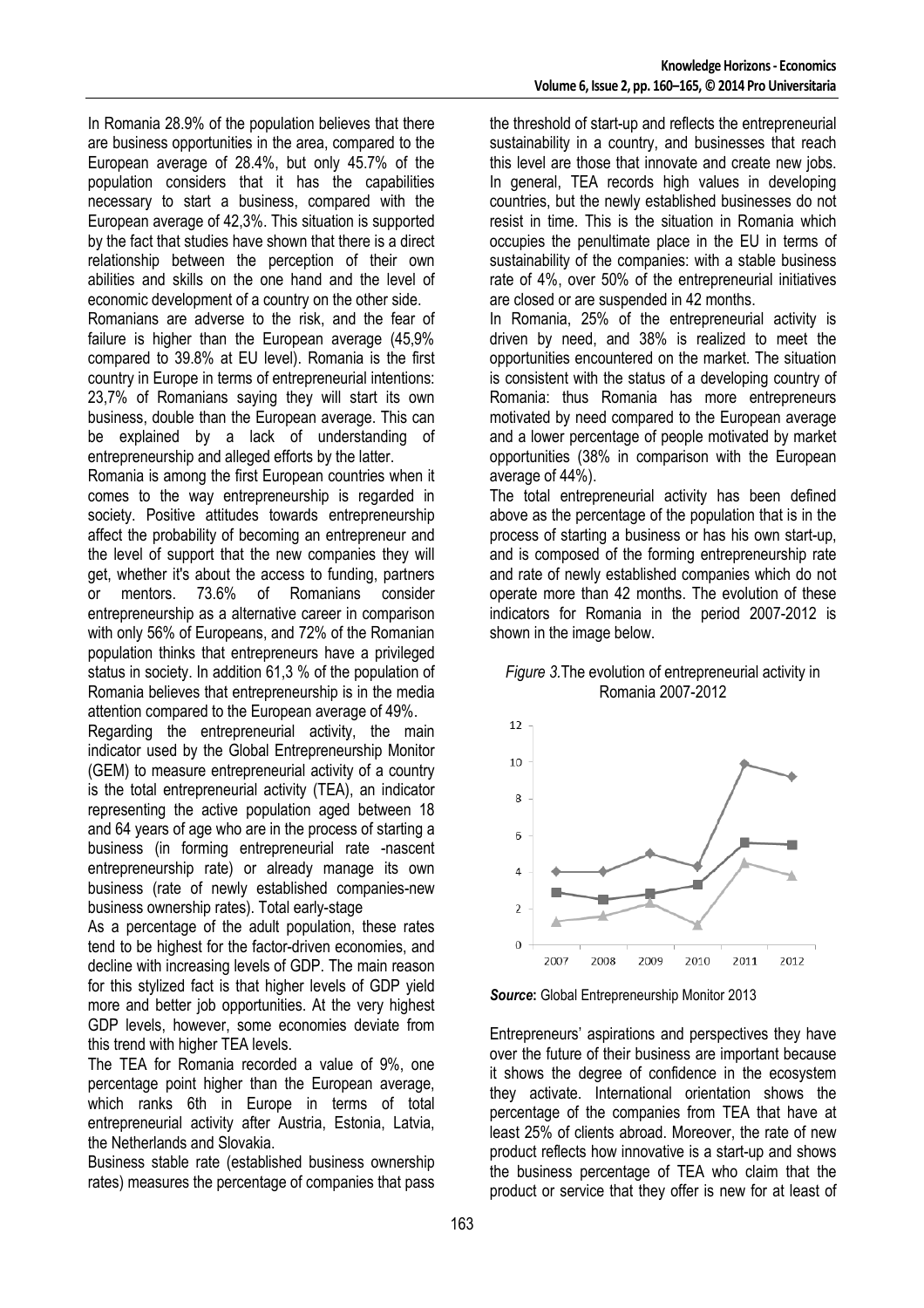some clients. In the end, the expectations regarding future growth shows the perspectives for subsequent development of a company and they are calculated as a percentage of the TEA that expect to employ at least 5 people in the next five years. The image below shows the evolution in time of these indicators for Romania and shows the increasing confidence in the Romanian ecosystem, along with international orientation increasing and the innovation degree the new companies it bring platform.

#### *Figure 4.*The perception regarding the entrepreneurial activity in Romania



#### *Source:* Global Entrepreneurship Monitor 2013

Significant improvements have been made in terms of informal investor rate, measured as a percentage of the working population which has provided funding for a start-up founded by a third person during the last three years. In the absence of a robust ecosystem for the financing of new businesses, this rate is important because it shows people's willingness to invest in startups. The figure below presents the evolution of the informal investors' rate of in Romania in the period 2007-2012.

## *Figure 5*. Informal investor rate evolution 2007-2012



-+ Informal investors

*Source:* Global Entrepreneurship Monitor 2013

## **5. Conclusions**

Contrary to general opinion, entrepreneurship is appreciated in Romanian society, with 48% of the population expressing a desire to work on their own in comparison with the European average of 37%.

Romanians are among the first European countries when it comes to the way entrepreneurship is regarded in society. The positive attitude regarding the entrepreneurship influence the probability of becoming an entrepreneur and the level of support that the new companies will receive, whether it's about the access to funding, partners or mentors. 71% of Romanians consider entrepreneurship as alternative to excellent career compared to only 58% of Europeans, and 74% of the Romanian population thinks that entrepreneurs have a privileged status in society.

However problems arise when we look at sustainability of the Romanian entrepreneurship environment. Although occupies 6th in Europe in terms of total entrepreneurial activity, with 9 percent of the active population being in the stage of start-up or pre-start-up, over 50% of the newly established initiatives do not survive in the critical period of 42 months. In this context, the accent should be put on developing entrepreneurial education and improving of survival degree of existing companies

However, a positive evolution is recorded in terms of the confidence in the Romanian ecosystem: the degree of internationalization and innovativeness of developed products has risen, along with increased expectations of future entrepreneurs.

What remains to be done to develop the Romanian entrepreneurial ecosystem? The necessary measures can be undertaken both at public and private level.

Thus, at the governmental level, the State should to give up at the setting up of new companies programmes-the focus must be changed on the sustainability of existing ones by improving the quality of entrepreneurial education programmes. In this regard, it is important to be a link between school and business environment, and curricula should be adapted to the market conditions. In addition, the educational system needs to focus on creating responsible and independent leaders, which capitalize the entrepreneurship and understand what it means. Also, in the service of the State falls the administrative and tax simplification, along with the fight against corruption. On the other hand, the private sector can contribute significantly to the development of entrepreneurship by implementing quality programs: training sessions, events and competitions addressed to newly entrepreneurs, mentoring and support programs for start-ups or information sessions about existing funding opportunities. Facilitating access to acceleration programs, incubators and co-working spaces is another